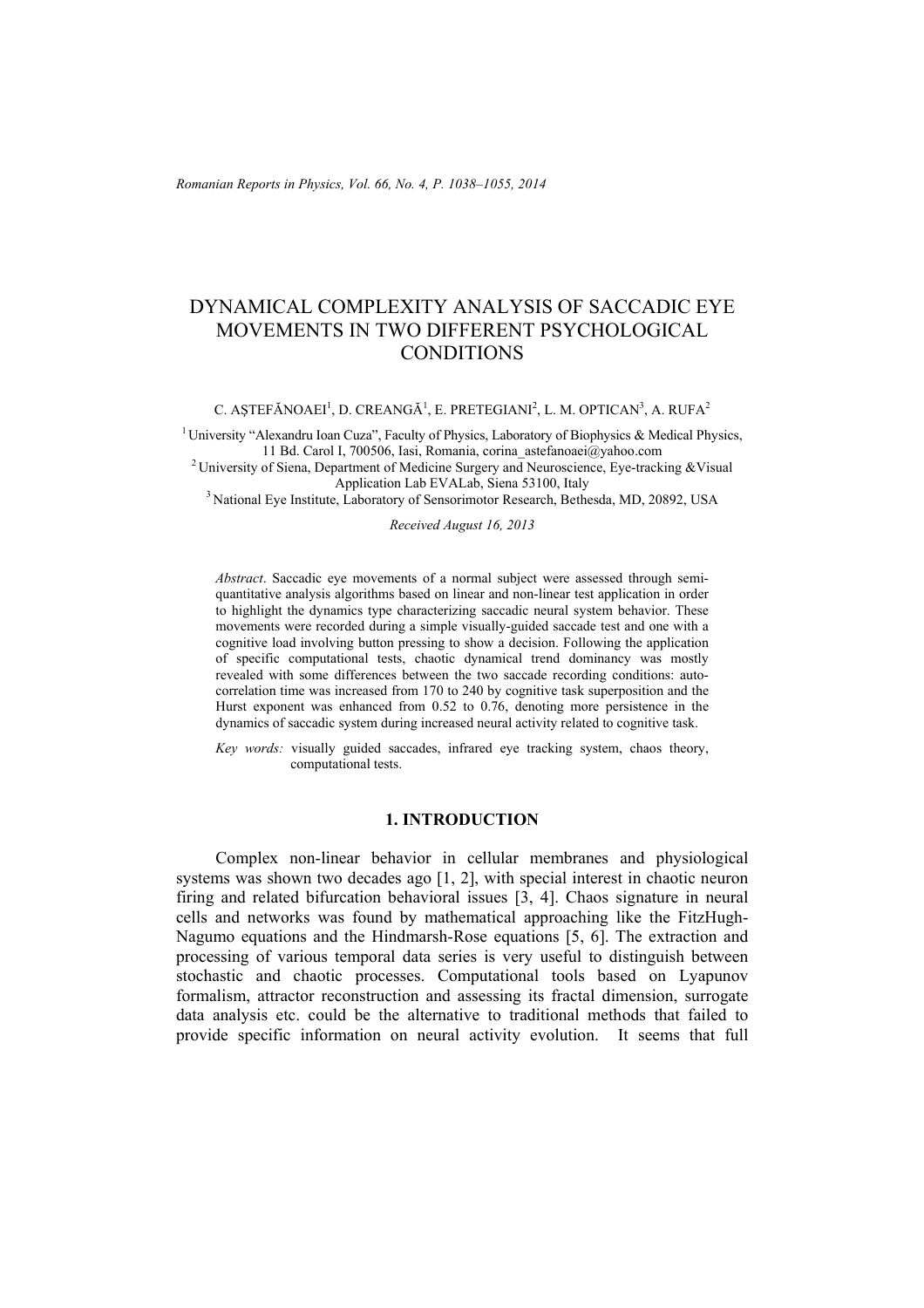understanding of the various types of activities in neurons and neural sub-systems dynamics, the connections between them and the resulting behavioral patterns is not possible without computational interpretation of temporal series provided by different recording techniques. One of the most studied neural systems are those involved in visual information processing, since it represents about 80% of the information that human beings receive from the environment. Saccadic eye movements are necessary to quickly build an accurate representation of the visual field, as they bring the fovea – the part of the retina with the highest acuity – to objects of interest. Their study is important not only for physiology purposes but also for behavioral and pathological aspects. A statistical approach to eye saccades was reported by different researchers, like Collins *et al.*, 2009 [7], Federighi et al, 2009 [8], Rufa and Federighi, 2011 [9] that considerably contributed to description of physiological and pathological saccadic eye movement, especially in cerebellar ataxias.

In the analysis below we present a comparison between non-linear dynamics tests of two time series recorded for saccadic eye movements in two different psychological conditions: first, a simple saccadic task execution, and second, saccade execution with cognitive load, searching for the difference in dynamical dominant trend in each case. The application of mathematical algorithms designed for detecting non-linear behavior to eye movement signals may provide new information on related neuro-visual system, since a computational approach is an alternative way of understanding brain functioning; also, the presence of atypical response to computational tests of eye movement temporal series may be a useful indicator of specific pathology.

# **2. MATERIAL AND METHODS**

#### 2.1. EQUIPMENT AND EYE MOVEMENT RECORDING

The eye movement recordings were undertaken in one healthy adult subject that took part in experimental research developed in the Laboratory of Sensorimotor Research, National Eye Institute, National Institutes of Health, USA. The procedures followed NIH guidelines and were approved by the NIH institutional review board for human research. Subjects provided written, informed consent and were paid for their participation.

Saccadic eye movements were executed in response to two red spots visual stimuli (3 mm diameter) projected onto a translucent screen placed 105 cm in front of the subject's eyes. One spot was fixed, acting as central fixation point for the subject and the other one (target) could be moved at the left or at the right of the central fixation point. Horizontal and vertical eye movements were recorded from the right eye using an infrared iView X Hi-Speed camera (SMI) sampling at 1 kHz.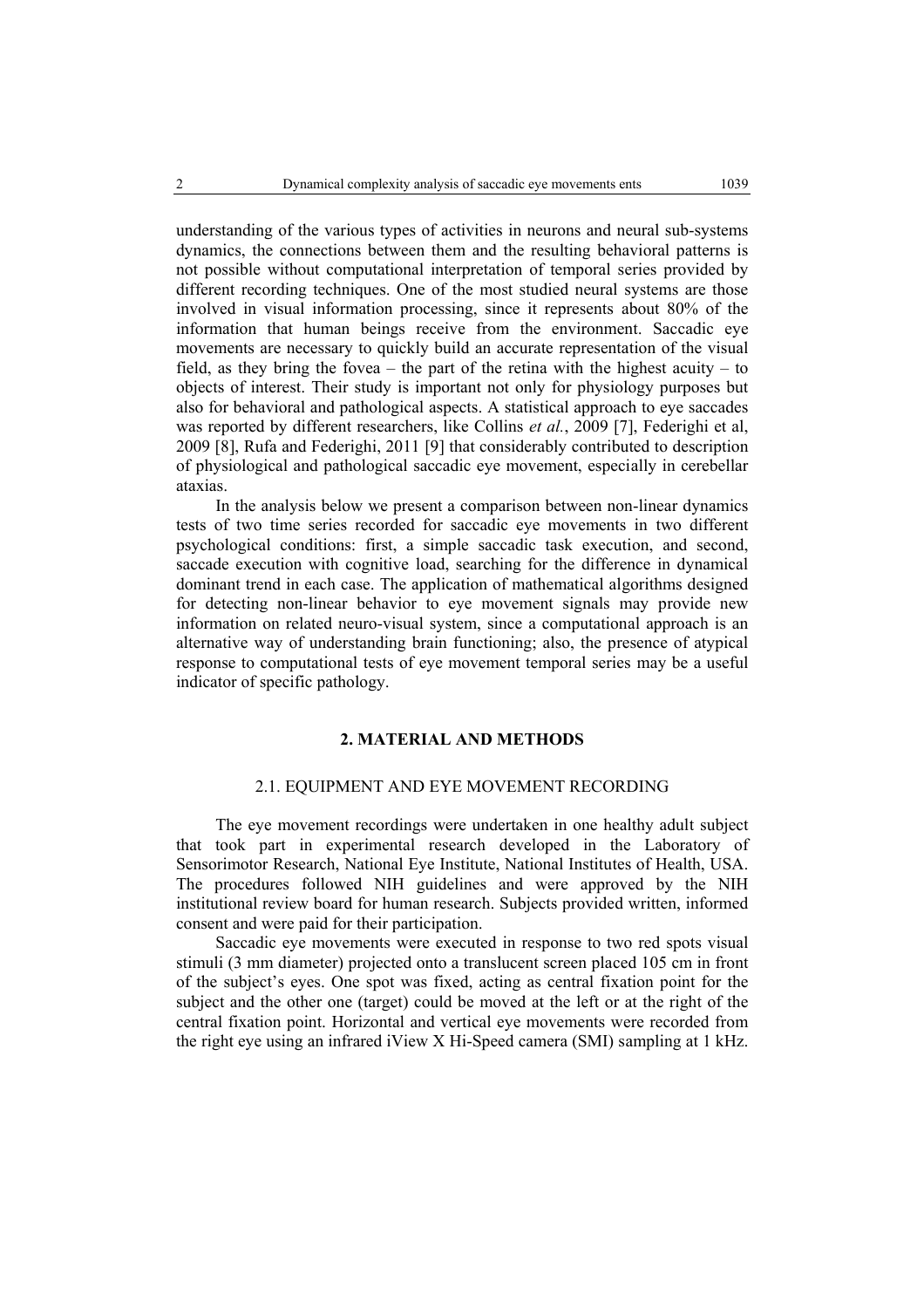Only the horizontal movements were analyzed. Viewing was binocular. The subject's head was stabilized in the tracker by a chin rest and a forehead rest.

# 2.2. EXPERIMENTAL DESIGN

Subject took part in two recording sessions; each session took about 25-30 minutes. Every five-six minutes during the recording subject was given one-two minutes of rest time. In the first session, the subject was instructed to look at the central fixation point as soon as it came on and to maintain fixation until the appearance of the eccentric target. Then, he was asked to make a saccade to the target as quickly and accurately as possible. In the second session, the visual stimuli were the same as in the first session, but after looking at the target, the subject was requested to push one of two buttons, indicating whether he saw a gap by perceiving a period when no lights were on, or whether he saw an overlap by perceiving that both lights (central fixation point and the target) were on at the same time. This second session was meant to create an increased load at the cognitive level, which means an increased cerebral activity. For the computational study, a sequence of 10,000 data points was chosen.

# 2.3. THEORETICAL BACKGROUND

When analyzing biological signals, it is more probable that the type of dynamics will be masked by noise and artifacts, so it will not be clear to which general type of system the signal belongs [10]. Thus, it may not be prudent to rely on nonlinear features only, because the linear ones might provide additional information. Hence, a combined approach is usually preferred.

The strategy used here to investigate the neuro-visual system complexity is consistent with the application of the computational tests proposed by Sprott and Rowlands [11], which is a combination between linear and nonlinear tests, in order to assign the saccadic signal a behavioral type.

*The power spectrum* test involves a fast Fourier transformation of the recorded signal and measures the power (mean square amplitude) as a function of frequency.

The Fourier transform  $F(\omega)$  of a time series  $f(t)$  swaps the time variable with the frequency one giving a combination of slow and fast oscillations *i.e.* sinusoid functions, with different amplitude. High amplitude of low frequency component implies that there is a high correlation between the large-scale pieces of the signal in time (macro-structures); high amplitude of high frequency implies correlation in the micro-structures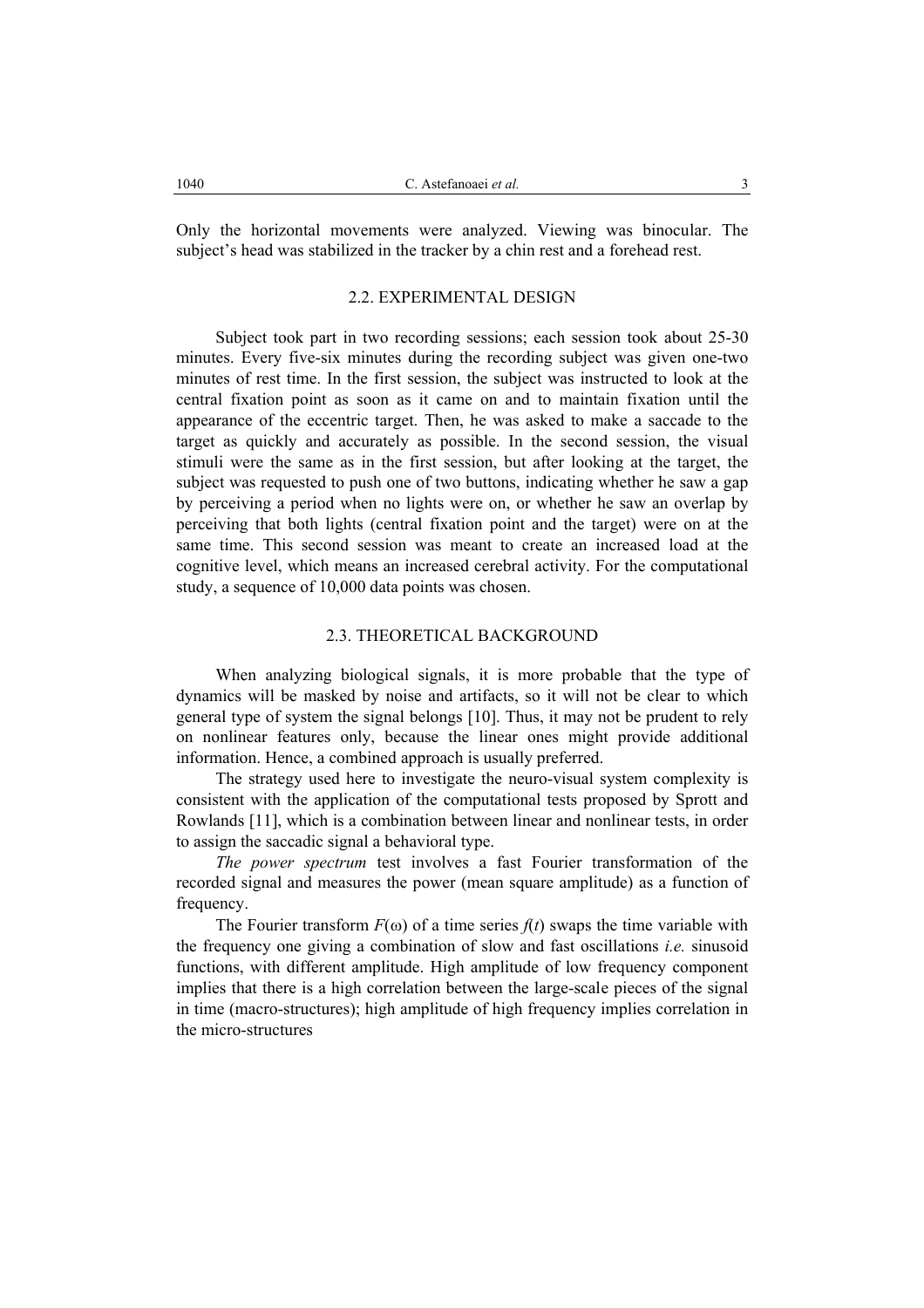$$
F(\omega) = \int_{-\infty}^{\infty} X(t) e^{-j\omega t} dt,
$$
 (1)

with  $j=\sqrt{-1}$ . In contrast with infinite duration of theoretical signals we can define  $F_T(\omega)$  which is the Fourier transform of the signal in time interval *T*, and define the power spectrum as following:

$$
S_f(\omega) = \lim_{T \to \infty} \frac{1}{T} |F_T(\omega)|^2.
$$
 (2)

The discrete Fourier transform of an array of *N* complex numbers  $a_0, a_1, a_2, ..., a_{N-1}$ is a new *N*-periodic sequence of complex numbers  $b_0$ ,  $b_1$ ,  $b_2$ ,..., $b_{N-1}$  according to the formula:

$$
b_n = \sum_{n=0}^{N-1} a_n \exp\left(-\frac{i2\pi kn}{N}\right),\tag{3}
$$

with

$$
a_n = \frac{1}{N} \sum_{n=0}^{N-1} b_n \exp\left(\frac{i2\pi kn}{N}\right)
$$
 (4)

representing the inverse Fourier transform. The power spectrum itself is the Fourier transform of the auto-correlation function:

$$
\langle f(t)f(t+\tau)\rangle = \frac{1}{2\pi} \int_0^\infty S_f(\omega) e^{j\omega t} d\omega,
$$
 (5)

which represents the relationship of long and short-term correlation within the signal itself. The power spectrum being a function of frequency, it means that one can examine the long-term behavior of fast and slow oscillations.

Using a log-linear scale the visualization of the power spectrum of either random or chaotic data may be a broad spectrum but only chaotic signals are expected to emphasize a coherent decrease of the square amplitude with the frequency increase. The finger print of periodic and quasi-periodic systems is given by a few dominant peaks generated within the spectrum range.

*The phase-space reconstruction* is an important concept for the analysis of data generated by nonlinear dynamical processes. The phase-space is the space of all the possible equilibrium states toward which a physical system may evolve starting from different initial conditions but following the same laws. It is an abstract space with more than three dimensions, in which the state variables of the dynamic system form the axes [12]. As the dynamic system evolves in time, the state variables change their values, and trace out trajectories in this space. The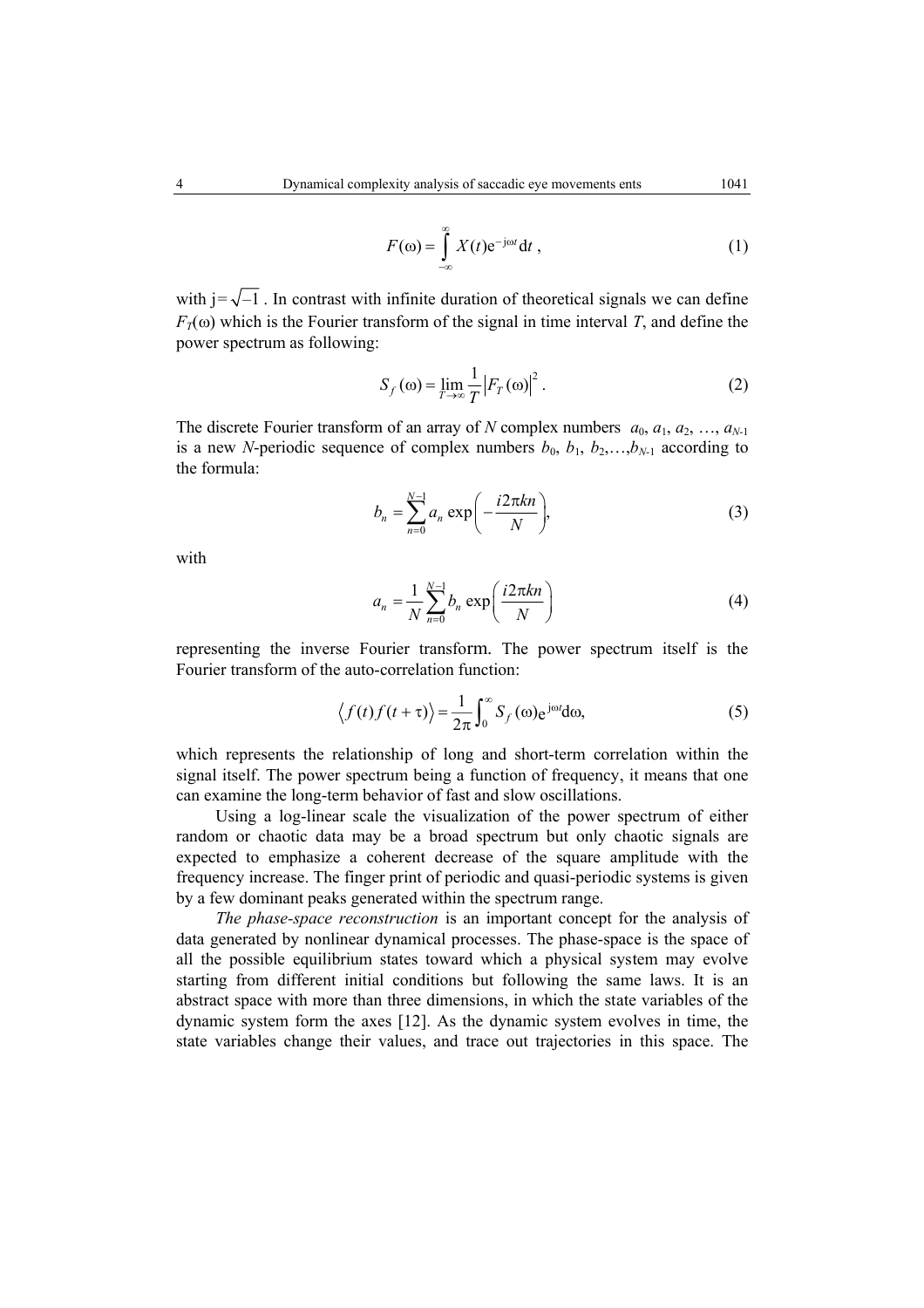trajectory of a stable oscillating system will repeat itself, while that of a random system will haphazardly fill the space. Trajectories of a deterministic system cannot cross each other. A nonlinear deterministic system may have a strange attractor; the trajectories converge to a well-defined region of state space, but never repeat or cross themselves.

*The autocorrelation function* it's known as providing similar basic information as the power spectrum. It is a mathematical representation of the degree of similarity between a given time series and a lagged version of itself over successive time intervals. The autocorrelation time is given by the value of  $\tau$  at which the autocorrelation function first falls to 1/*e*. Increased values of autocorrelation time denote a high correlation in the signal, which is the hallmark of a chaotic dynamical component characterizing the data series. Autocorrelation can be exploited for predictions: an autocorrelated time series is predictable, probabilistically, because future values depend on current and past values.

*The correlation dimension* is a measure of the dimensionality of the space occupied by the attractor and gives an estimate of the attractor fractal dimension. It is obtained [13] by covering the series with boxes of a given size (*r*) and then computing the probability  $p_i(r)$  of having a point of the series in the *i*-th such box. The correlation dimension is defined by:

$$
CD = \lim_{r \to 0} \sum_{i} \frac{\log \left( \sum_{i} p_i r^2 \right)}{\log r}.
$$
 (6)

The quantity  $\sum_{i} p_i r^2$  is the probability of finding a pair of points in a box of

size *r*, which is equal to the probability of having a pair of points with separation distance less than *r*, for small values of *r*. For large data series, of *N* points, the latter probability is given by the correlation sum:

$$
C(r) = \lim_{N \to \infty} \frac{1}{N^2} \sum_{i,j=1}^{N} \Theta(r - |X_i - X_j|),
$$
 (7)

where  $\theta$  is the Heaviside step function:  $\theta(x)=1$ , for  $x>0$ , and  $\theta(x)=0$ , for  $x<0$ ;  $|X_i - X_j|$  is the separation distance between two points on the attractor,  $X_i$  and  $X_i$ . The multiplier  $1/N^2$  is included to normalize the count by the number of pair of points on the attractor (without double counting). For small values of the separation distance (*r*), the correlation sum grows like a power such that:

$$
C(r) \sim r^{\rm CD}.\tag{8}
$$

The "~" symbol is used here to indicate that this is a scaling relation, expected to be valid for sufficiently large *N* and small *r*. To find the value of CD, a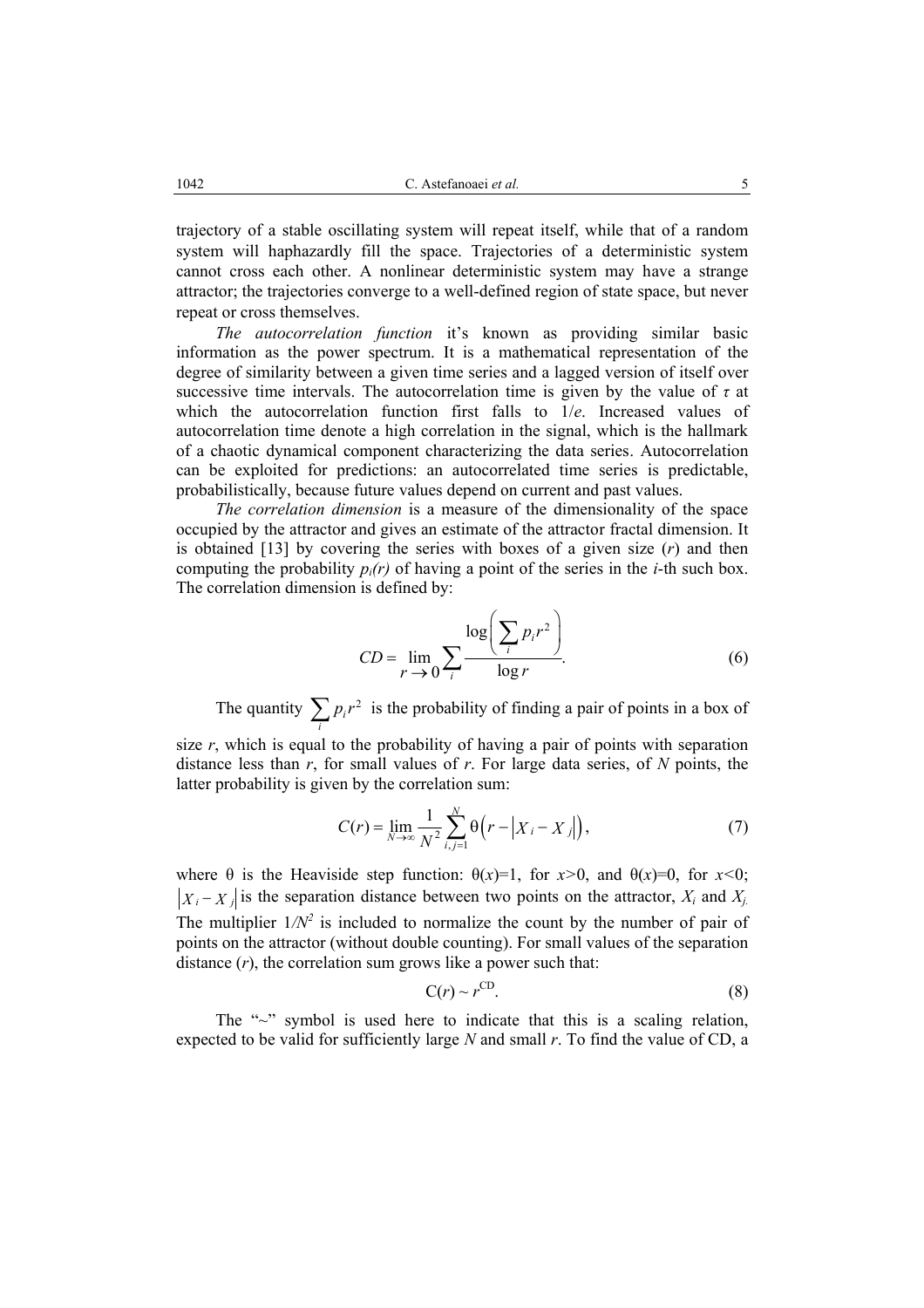log-log plot of *C(r) versus r* is constructed, and the dimension is deduced from the slope of the curve over some range  $r \le r_0$ . When the correlation dimension of the attractor stabilizes to a certain embedding dimension value, then the system is chaotic (if no stabilization occurs, then randomness is suspected to govern the system dynamics). Embedding dimension (*ED*) is the dimension of the state space, *i.e.* the number of states that are monitored at a particular moment in time. Procaccia [14] has shown that the number of points required to produce reliable correlation dimension predictions is  $\sim 10^{CD}$ , at least for high-quality data.

*The Hurst exponent* is a measure of the long-time correlations in a time series [15]. It is a dimensionless estimator for the self-similarity of the time series. To compute the Hurst exponent, these steps must be followed [16]: first, the rescaled range (*R/S*) is found for a range of values of the time series duration (*T*). The rescaled range is defined as the range of the data  $(R)$  – including the values from minimum to maximum – divided by the standard deviation (*S*); second, *R/S* is plotted as a function of *T* on a log-log plot. If the resulting graph is a straight line, the slope is the Hurst exponent:

$$
H = \frac{\log(R/S)}{\log T}.
$$
 (9)

 The values for Hurst exponent range between 0 and 1. For a purely random sequence (Brownian noise) with no correlation among intervals,  $H = 0.5$ . A value of  $H \neq 0.5$  indicates autocorrelation in the signal:  $H > 0.5$  means positive correlation or persistence, in the sense that large values are in general followed by large values, and small values by small values, on different time scales; values of *H* < 0.5 means negative correlation or anti-persistence such that large values are likely to be followed by small values, and vice versa, on the average over different time scales [17].

*The Lyapunov exponent*s of a dynamical system are quantities that measure the rate of separation of infinitesimally close trajectories, a property of chaotic systems to be sensitive on initial conditions [18]. The maximal Lyapunov exponent is the most important since, if the difference between a pair of initial conditions has a nonzero component in the eigendirection associated with the largest eigenvalue, then that rate of divergence will dominate. It quantifies the average exponential divergence of nearby trajectories in state space where the sensitive dependence on initial conditions is obtained. Considering two points in a space,  $Z_0$  and  $Z_0 + \delta Z_0$ , each generating a trajectory in that space using some equations or system of equations (Fig. 1). These trajectories can be considered as parametric functions of time. If one trajectory is used as reference, then the separation between the two trajectories will be also a function of time.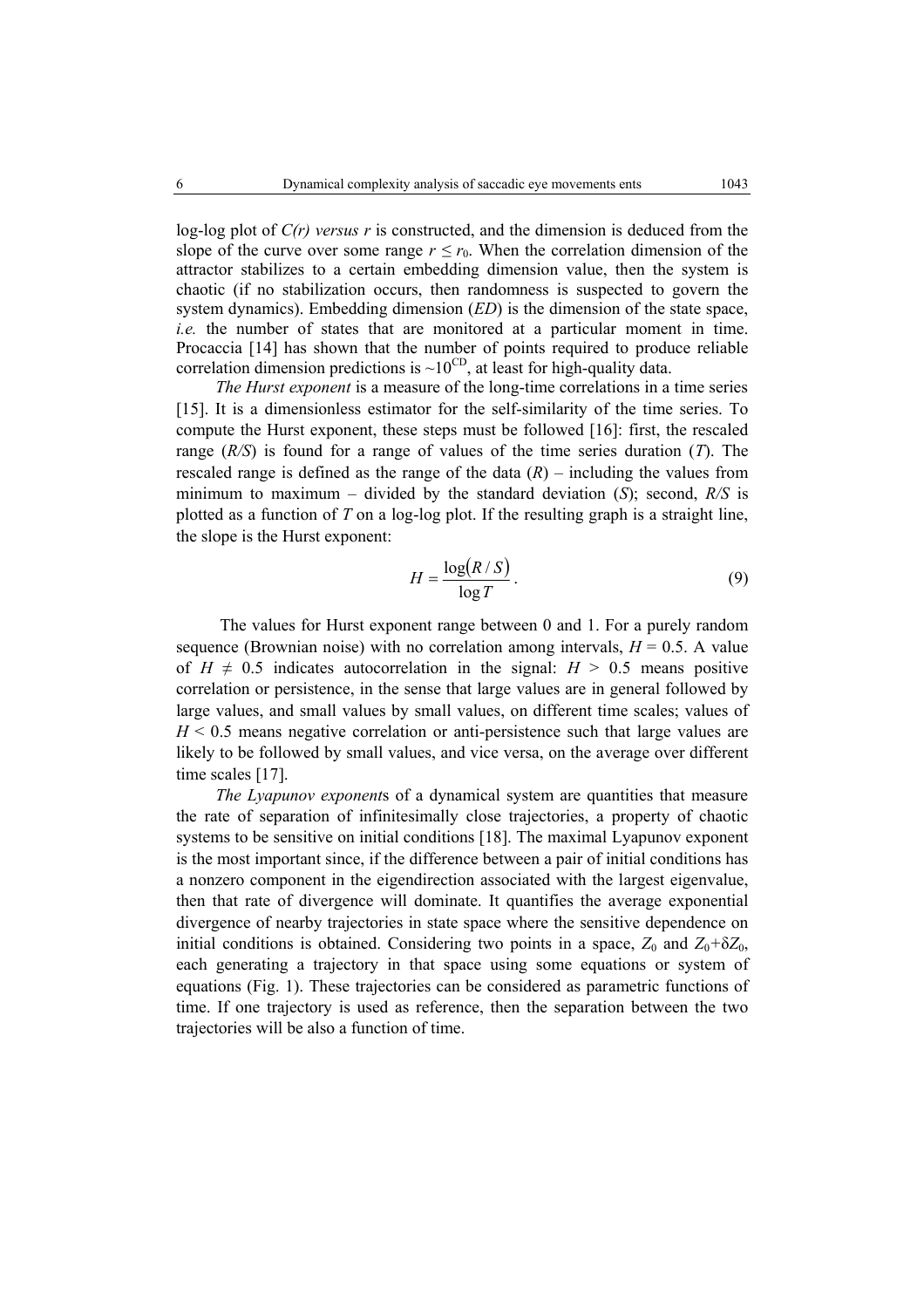

Fig. 1 – Separation of close trajectories [19].

The maximal Lyapunov exponent (LE) for a dynamical system can be defined as follows (eq. 10). The limit  $\delta Z_0 \rightarrow 0$  ensure the validity of the linear approximation at any time [20].

$$
LE = \lim_{\substack{t \to \infty \\ \delta Z_0 \to 0}} \frac{1}{t} \ln \frac{|\delta Z(t)|}{|\delta Z_0|} \,. \tag{10}
$$

If  $LE < 0$  then the orbit attracts to a stable fixed point or stable periodic trajectory – meaning (quasi) periodic dynamics; when  $LE = 0$  the system is near a trajectory bifurcation being characterized not by stable but by an unstable state from which two evolution pathways are equally possible while for  $LE > 0$ , the trajectory is unstable and chaotic and the nearby points, no matter how close, will diverge to any arbitrary separation – meaning chaotic dynamics [11].

The above mentioned computational strategy was applied in the results section, to the raw data signals obtained from two types of recording sessions – normal, respectively cognitively loaded saccade execution – in parallel to the corresponding smoothed data series for each case.

# **3. RESULTS AND DISCUSSION**

The angular shift data of the eye movement recorded during normal and cognitive load saccadic task execution are represented in Fig. 2, for raw signal. For simple execution of saccades, the graph shows some high amplitude fluctuations (marked by red circles on the graph), of about 20 degrees (Fig. 2, left), caused by involuntary eye blinking during the recordings. During cognitive load saccade recording (Fig. 2, right), the fact that the subject had to make a decision, by pressing a button, led to an increased neural activity which might be also related to the more accurate execution of the saccades – which is evident from the lack of blinks.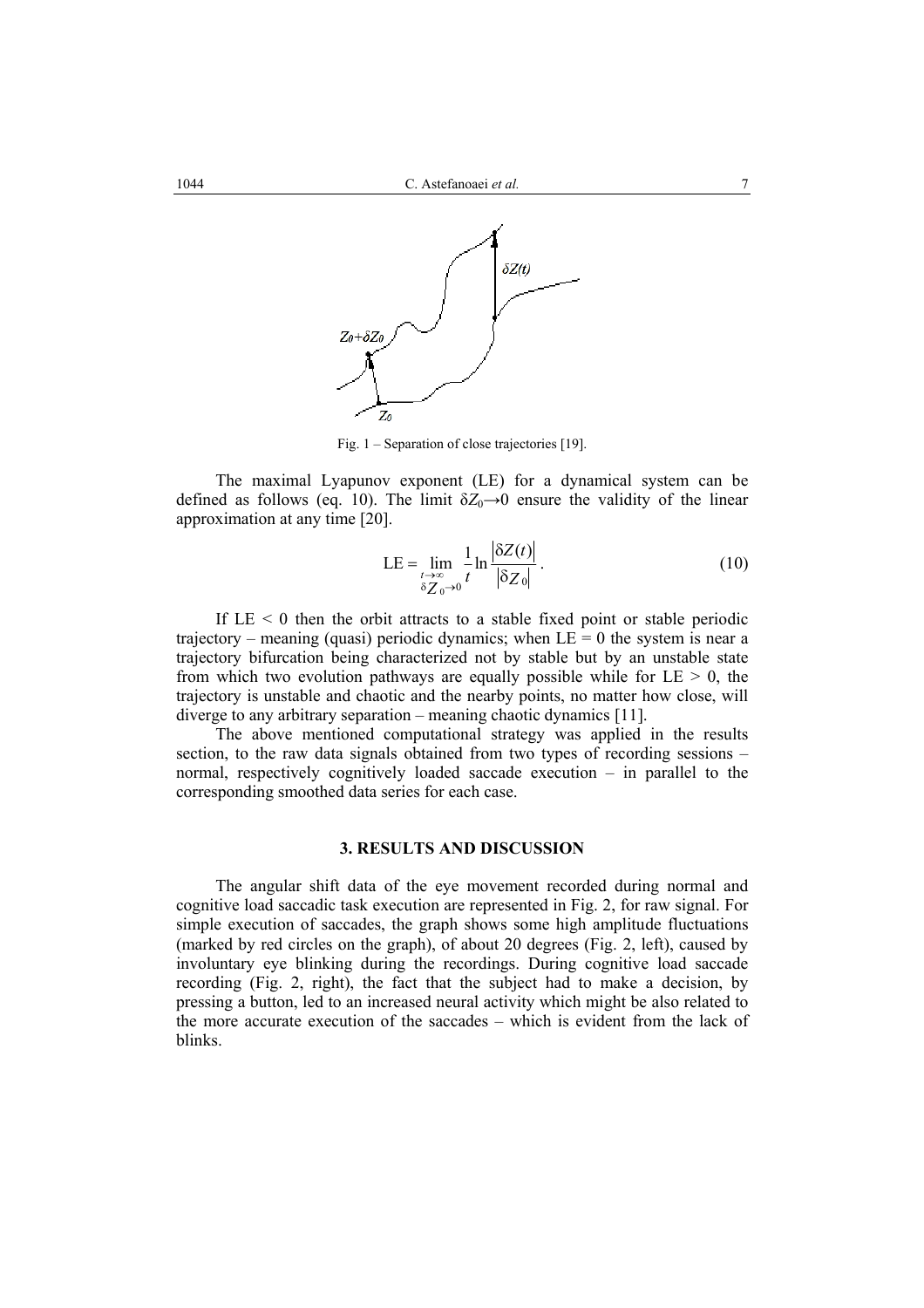

Fig. 2 – Angular shift of the eye during normal visually guided saccadic task (left) and cognitive load one (right).

The probability distribution of the angular shift is given in Fig. 3, by means of box-plot representation. In the case of normal saccade data, it can be seen that by numerical smoothing, when every data point was replaced with the average value between that data and its two closest neighbors, the extreme outlier shifted to smaller absolute value while for cognitive load saccades no changes occurred.



Fig. 3 – Box-plot representation of angular shift probability distribution, in normal and cognitive load saccadic task (circles for ordinary outliers and triangles for extreme outliers).

Compared to normal saccade recording in the case of cognitive load saccade execution the box length is slightly enlarged while the extreme outliers corresponding to negative angular shift have smaller absolute values being practically equal to the box corresponding tail edges – either for raw and smoothed data. This could be associated with the higher fluctuation amplitudes around the zero position – which would not be easy to see when inspecting the graphs from Fig. 2, and respectively with the blinking missing.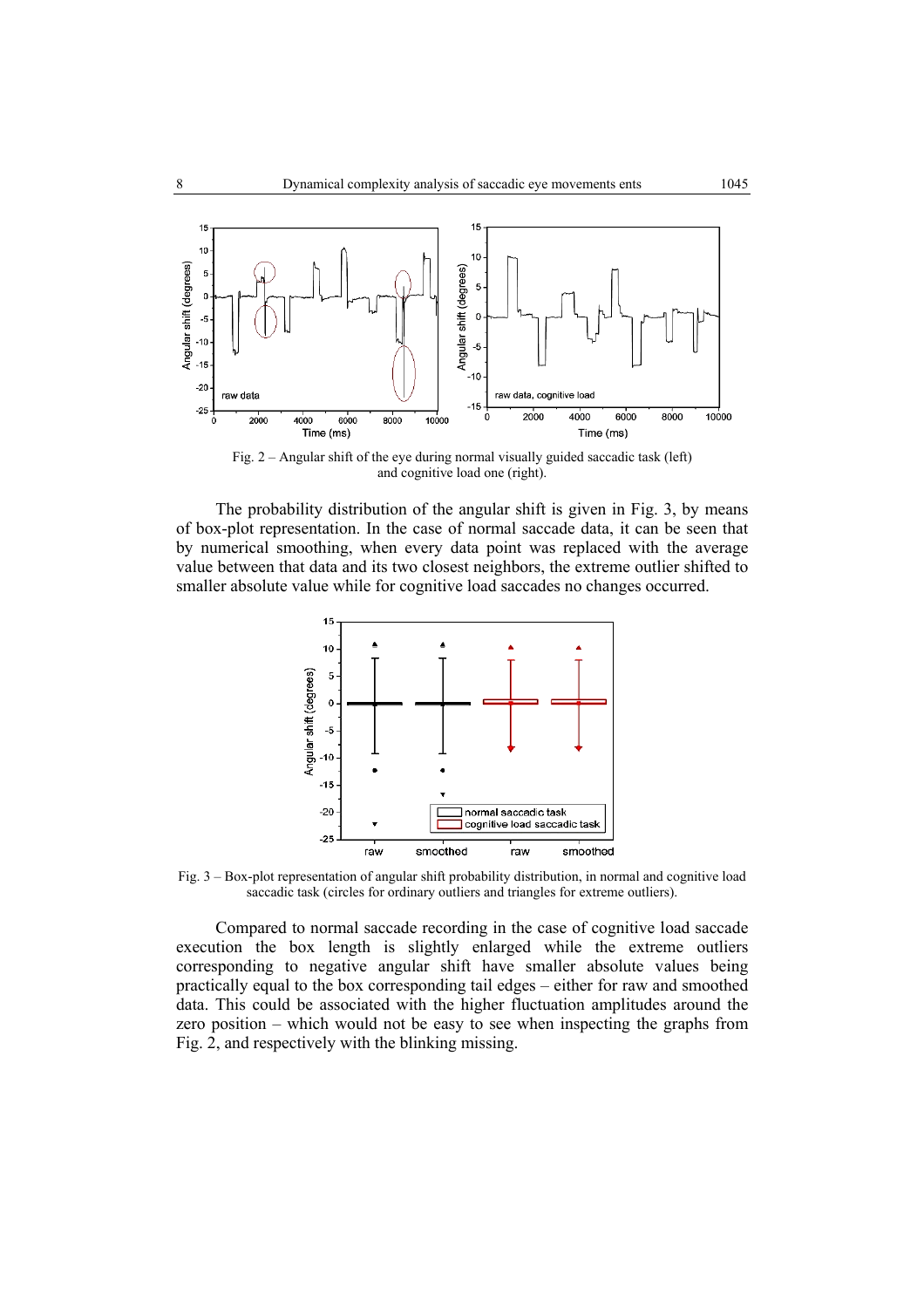Representing the power spectrum of the studied signal in a linear-logarithmic scale, for both normal (Fig. 4, left) and cognitive load (Fig. 5, left) recordings, one could observed the decreasing of the power logarithm for low and medium frequency domain (up to 0.2), as it is indicated by the red lines on the graphs, which is the hallmark of a complex dynamical component characterizing the studied neuro-visual system.



Fig. 4 – Linear-logarithmic plot of power spectrum for normal saccade execution; P is the squared amplitude.



Fig. 5 – The power spectrum plot of cognitive load saccade execution, in linear-logarithmic scale, for raw and smoothed data.

After numerical smoothing of the signal corresponding to normal saccades (Fig. 4 right), complex dynamics behavior could be observed also in larger frequency domain (up to 0.3). This chaos-like behavior is more evident in the case of normal saccadic task, as the slope is higher than in the case of cognitive load saccade execution.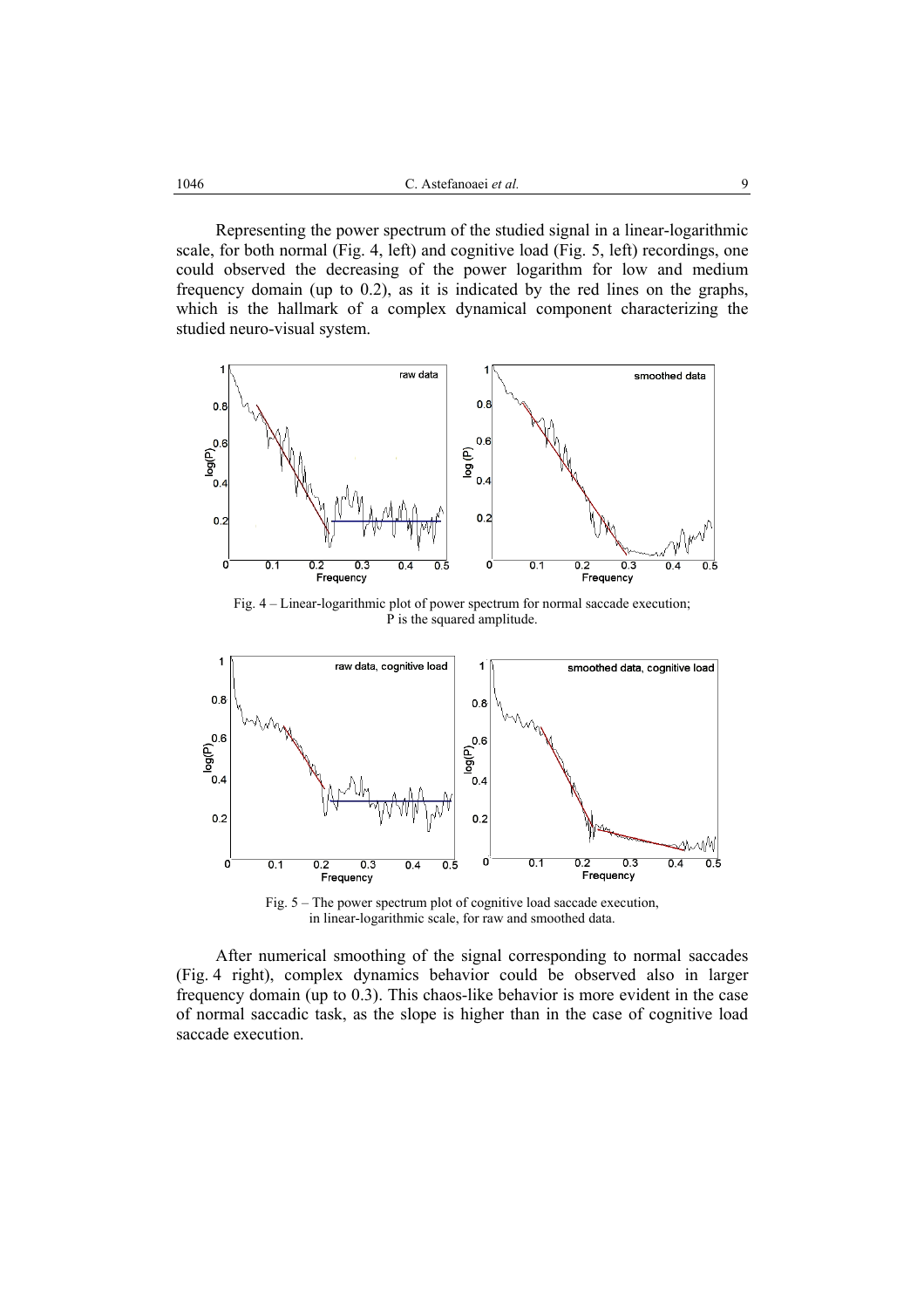In high frequency domain (between 0.2 and 0.5), the presence of a plateau (Fig. 4 left and Fig. 5 left) with some peaks in the spectrum (marked by the blue line on the graph) shows the dominancy of quasi-periodic behavioral trend. For cognitive load saccades (Fig. 5 right) a second linear decrease was noticed from 0.2 to 0.4 on the frequency scale – which possibly denotes different neural connections involved in relatively small frequency fluctuations and respectively high frequency ones; these could not be discriminated in the raw data because of recording noise.

The phase-space reconstructed using the temporal variation  $X(t)$  of the studied system and its derivative,  $X'(t)$ , is shown in Figs. 6 and 7. In simple saccade execution session, the raw data presented large concentrically disposed polygonal lobes (Fig. 6, left) with asymmetrical appearance caused by certain high amplitude fluctuations (up to 10 degrees per second on  $X^2$  axis) due to eye blinking.



Fig. 6 – Phase-space portrait for normal condition saccade execution – the angular shift (*X(t)*) *vs*. its derivative (*X'(t)*).

Blinking fluctuation attenuation by signal smoothing resulted in the reducing of the attractor corresponding lobe size only up to the value of 5 degrees per second on *X'* axis (Fig. 6, right).

The increased cerebral activity caused by saccade execution with button pressing task related to target timing is supposed to give rise to a more controlled signal with a more regular attractor (Fig. 7). In this case, the lobes of the object shaped in the phase-space present evident bi-lateral symmetry, for both raw and smoothed data, which seems to suggest stronger deterministic or predictable patterns in the complex dynamics of the underlying neural saccadic system. Smoothing didn't change that symmetry.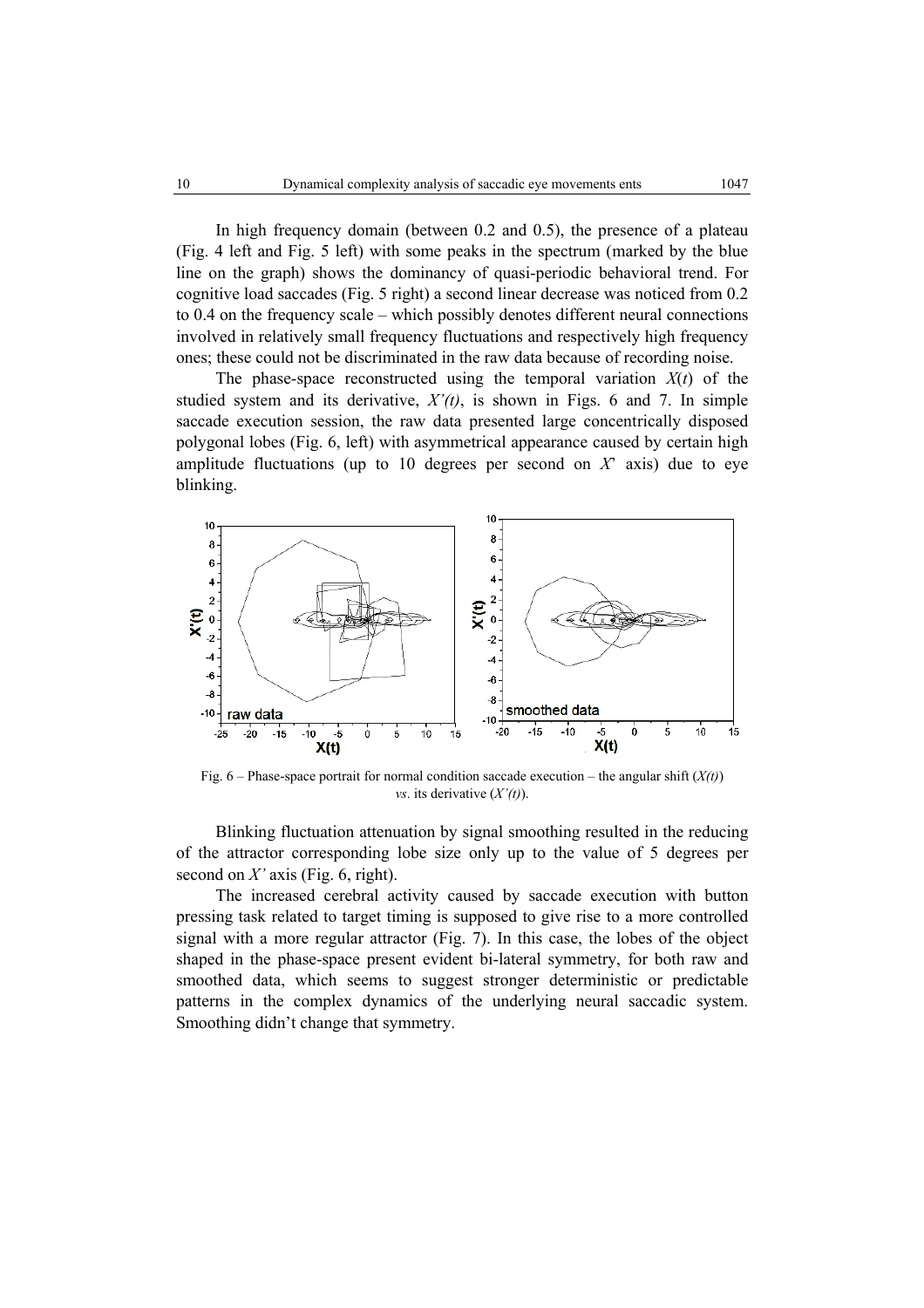

Fig. 7 – Phase-space portrait for cognitive load condition saccade execution – the angular shift  $(X(t))$ *vs*. its derivative (*X'(t)*).

The main interpretation of these results concerns the complex chaotic dynamical feature of saccade series in both conditions; however from the different shapes of the phase-space portrait it could be assumed that different patterns of neural signal processing during saccade execution occur for simple visually guided saccades and the cognitive loaded ones.

The autocorrelation function for normal saccades and cognitive load saccade execution could be seen in Fig. 8 and Fig. 9. Significantly high values for the autocorrelation time, for both raw signals –  $\tau_0$  of about 170, and respectively 240 which indicates a considerable degree of correlation between the data in both recording conditions; smoothing didn't change that significantly  $-\tau_0$  of about 171, and respectively 240 were obtained.



Fig. 8 – The autocorrelation function in simple saccadic task, for raw and smoothed data.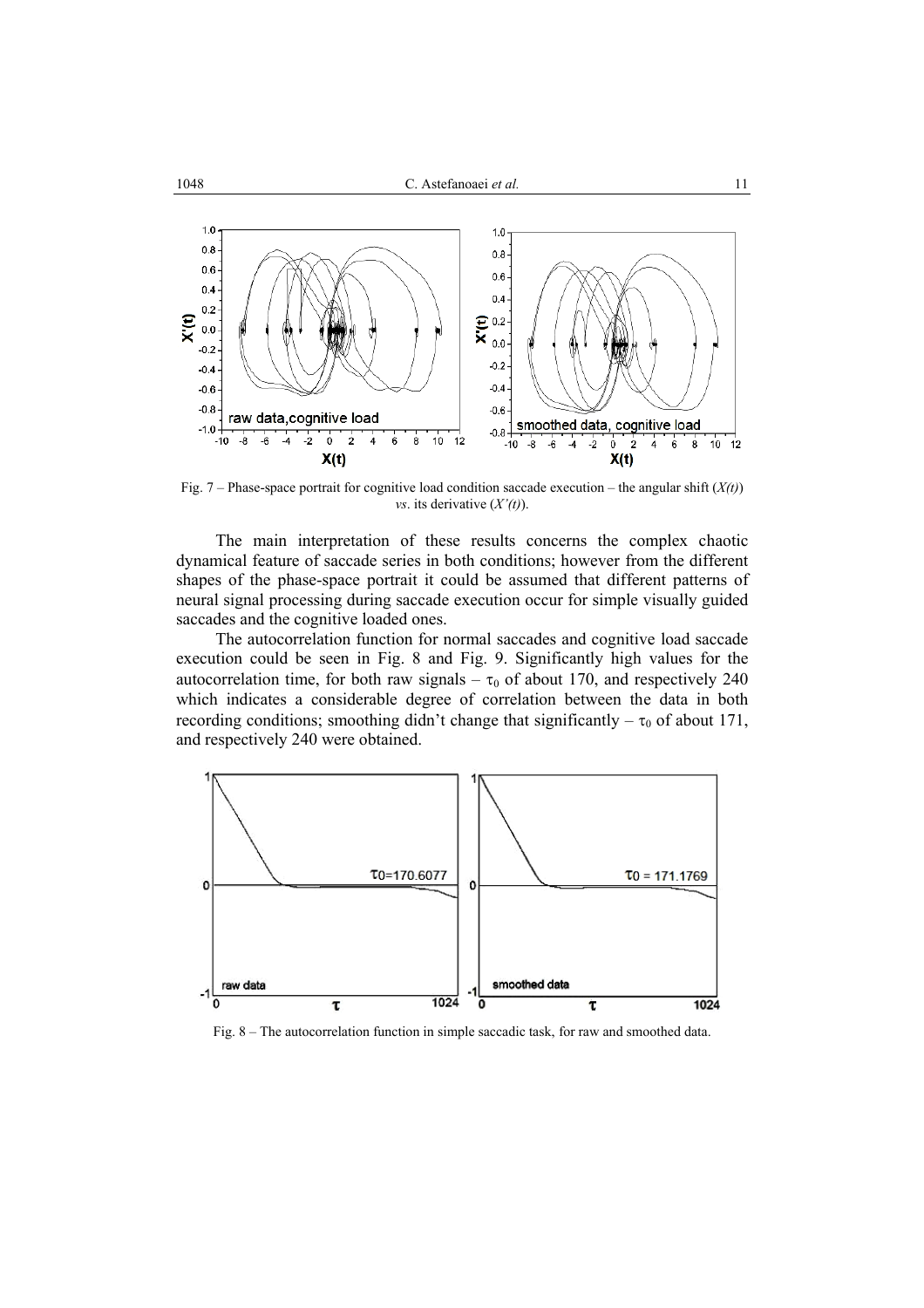For comparison one may mention the case of Lorenz attractor [11] where the temporal series was theoretically generated as solution of an equation set describing pure chaotic dynamics with no evident periodic trend; there the autocorrelation time  $\tau_0$  was of about 5.8 *i.e.* thirty or forty times smaller than for the saccadic signals.

So one could say that saccadic eye movement signals are relatively highly correlated which is probably due to a linear dynamical component co-existing with the dominant chaotic dynamical trend. It is obvious that the cognitive load has increased the auto-correlation time with about 40% (Fig. 9), meaning that predictability of saccadic neuro-visual system was increased also.



Fig. 9 – The autocorrelation function in cognitive load saccadic task, for raw and smoothed data.

The fractal dimension of the system attractor was assessed by the correlation dimension algorithm [11]. Plotting the correlation dimension (CD) as a function of the embedding dimension (ED) (Fig. 10), similar small values for the two recording sessions were obtained for both raw and smoothed data.

The graph shows a slight saturation tendency starting to a value over three for raw data while for smoothed data the estimated correlation dimension decreases to about 2.5 (Table 1). In the case of cognitive load raw data CD remains at about the same value (3.7) for ED from eight to ten (Table 1) while in the lack of cognitive task the stabilization of CD is evident only for ED equal to nine and ten – which suggests a possible better focalization of the subject on his saccadic test.

The CD value hasn't reach the value of four so that Proccacia condition is satisfied (since  $N = 10^4$  points and CD ~ lg*N*). One could observe that CD diminished by 1.5% to 3.8% in cognitive load condition for raw data (statistic nonsignificant,  $p > 0.05$ ) and with 4.4% to 9.4% for corresponding smoothed data (statistic significant,  $p \leq 0.001$ ) which can be related to certain simplification of saccadic task execution when cognitive load was imposed.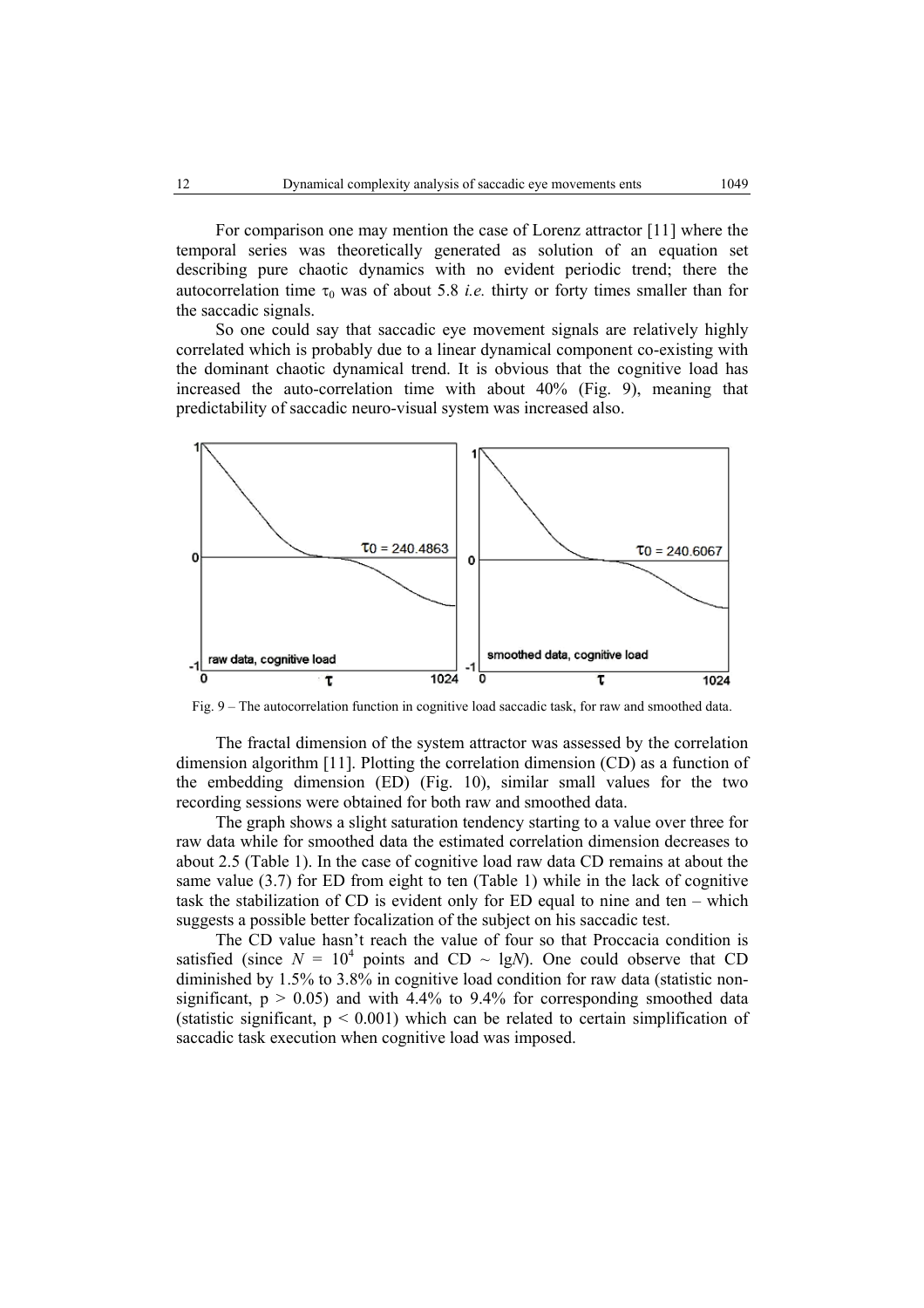#### *Table 1*

Correlation dimension (CD) for consecutive embedding dimension (ED) for raw and smoothed data, in normal and cognitive load saccadic task

| ED | Normal saccades | Normal saccades | Cognitive load           | Cognitive load |
|----|-----------------|-----------------|--------------------------|----------------|
|    | Raw data        | Smoothed data   | Raw data                 | Smoothed data  |
|    |                 | 1.104           | $\overline{\phantom{a}}$ | 1.049          |
| 2  | 2.154           | 1.740           | 2.107                    | 1.635          |
| 3  | 2.655           | 1.971           | 2.616                    | 1.785          |
| 4  | 2.602           | 2.149           | 2.447                    | 2.054          |
| 5  | 2.920           | 2.244           | 2.876                    | 2.119          |
| 6  | 3.273           | 2.550           | 3.197                    | 2.431          |
| 7  | 3.406           | 2.704           | 3.310                    | 2.559          |
| 8  | 3.441           | 2.611           | 3.755                    | 2.626          |
| 9  | 3.818           | 2.871           | 3.714                    | 2.694          |
| 10 | 3.781           | 3.115           | 3.635                    | 2.950          |

The results seems to be in contrast with the report of Lamberts *et al.*, 2000 [21] that estimated increased correlation dimension in neural system during cognitive task performing – but they measured the global brain activity through electroencephalogram while we investigated specific neural system responsible for the execution of visually guided saccades.



Fig. 10 – The correlation dimension (CD) *versus* embedding dimension (ED) for raw data in normal (black) and cognitive load (red) saccadic task.

The Hurst exponent test led to a value close to 0.5, obtained for raw data recordings for normal condition saccadic task (Fig. 11, left) that suggests rather a random walk in the data series, probably due to the fluctuations caused by involuntary eye blinks or by inherent noise of the recording system. After signal smoothing (Fig. 11, right), the Hurst exponent value shows higher correlation with a persistent behavior of the studied signal.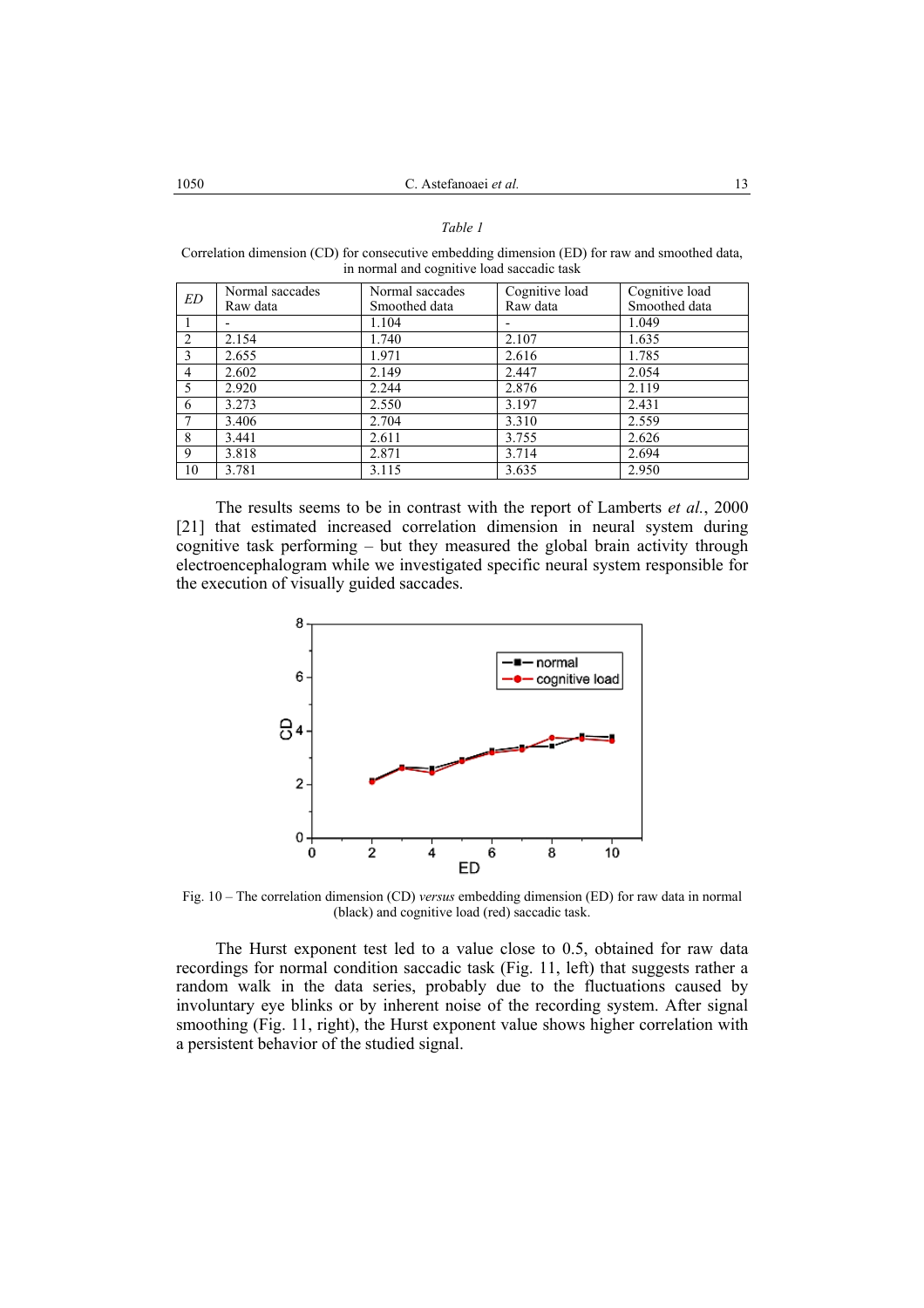

Fig. 11 – Hurst exponent for raw data and smoothed data in normal saccade execution.

Significant increase was noticed for cognitive load saccadic task, where probably the increased cerebral activity generated a higher degree of complexity in the saccadic response, denoted by the estimated values of Hurst exponent of 0.76 for raw data, respectively 0.77 for smoothed data (Fig.12). The interpretation could be related to the fact that the time series shows some memory, which makes sense, as one consider the experimental design with return to central fixation point after every saccade execution toward the target.



Fig. 12 – Hurst exponent for raw data and smoothed data in cognitive load saccade execution.

The maximal Lyapunov exponent computed for different ascending embedding dimensions [11], presented small (near-zero) positive values for both the simple saccadic test and the one with cognitive load. There were very small differences between the values obtained in these two recording conditions (Table 2), for raw data and also for the smoothed ones without statistic signification.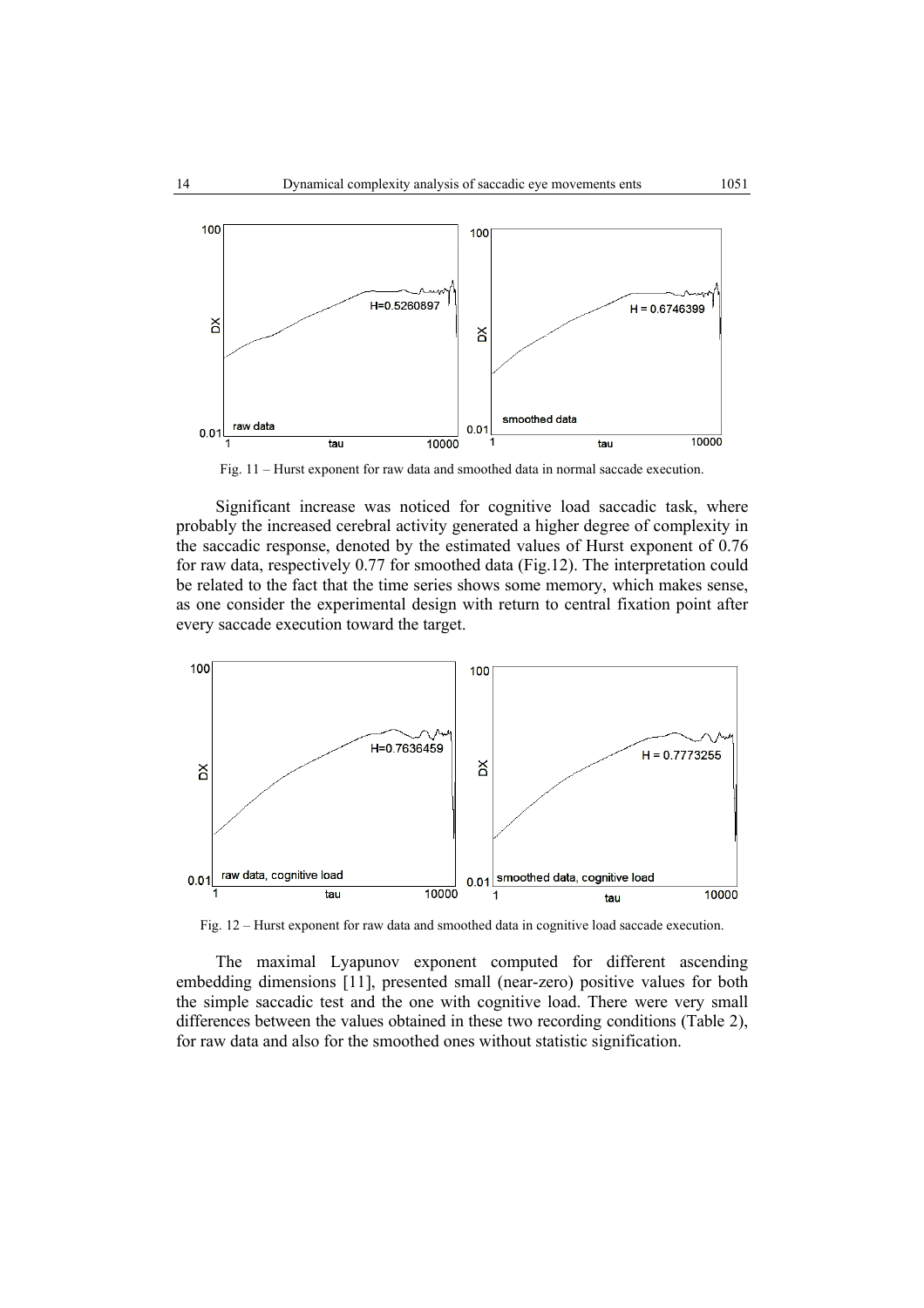### *Table 2*

Lyapunov exponent (*LE*) for consecutive embedding dimension (*ED*) for raw and smoothed data, in normal and cognitive load saccadic task

| ED              | Normal   | Normal        | Cognitive load | Cognitive load |
|-----------------|----------|---------------|----------------|----------------|
|                 | Raw data | Smoothed data | Raw data       | Smoothed data  |
|                 | 1.239    | 0.955         | 0.372          | 0.344          |
| 2               | 0.276    | 0.066         | 0.078          | 0.035          |
| 3               | 0.095    | 0.034         | 0.046          | 0.029          |
| 4               | 0.066    | 0.033         | 0.035          | 0.029          |
| 5               | 0.042    | 0.028         | 0.028          | 0.031          |
| 6               | 0.035    | 0.027         | 0.025          | 0.030          |
| $7\phantom{.0}$ | 0.028    | 0.028         | 0.023          | 0.027          |
| 8               | 0.023    | 0.027         | 0.025          | 0.027          |
| 9               | 0.026    | 0.028         | 0.026          | 0.029          |
| 10              | 0.025    | 0.027         | 0.024          | 0.029          |

Based on the near zero maximal Lyapunov exponent one may say that the neural system responsible for saccadic eye movements evolves close to a trajectory bifurcation. Its evolution leads to quasi-equilibrium states, from which two trajectories may evolve with equal probability – as a control parameter dictates. Each of these new trajectories can lead to new quasi-equilibrium states, and so on. This kind of evolution (Fig. 13) can be represented with the measured parameter, *X(t)*, on the ordinate and certain *r* parameter on the abscissa; such behavior resulting finally in chaotic dynamics for high *r* values.



Fig. 13 – Bifurcated trajectories (after [22]).

From the view-point of quantity, the relation between  $X(t)$  and  $r$  is given solving a specific equations system, which describes the dynamics of the studied system. In our case, the steady states could be associated with neural cells resting potential – the states that cells return to after every saccade execution. Even if we actually measured muscle cells' activity (mechanical coupled with the electrical one) these effectors cells are controlled by afferent neural cells through neural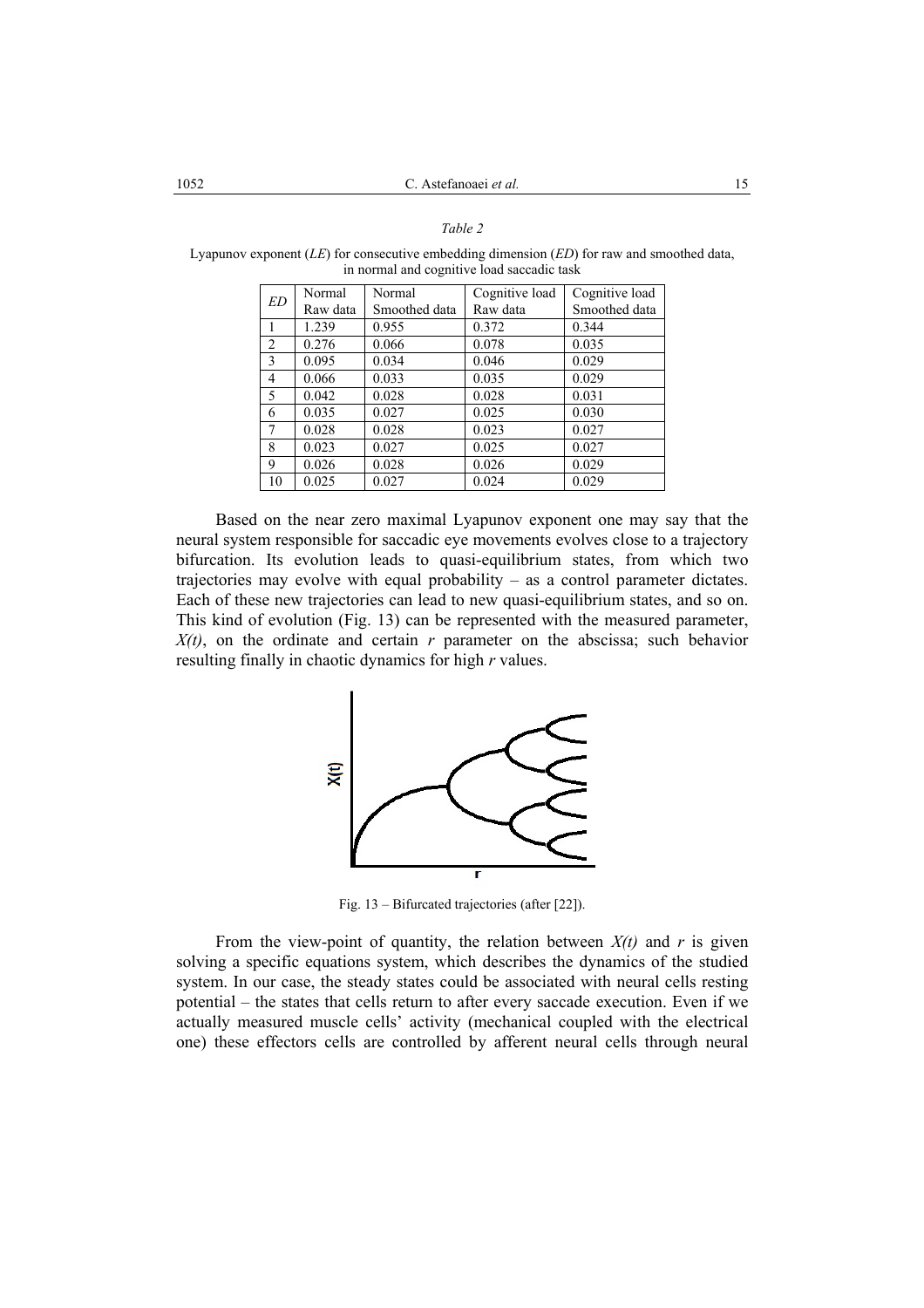muscle junctions (NMJ) at the end of the neural circuitry responsible for saccade preparation, triggering and accomplishment.

We hypothesize that there is a simple (linear, deterministic) correlation between the cell membrane potential changes at the beginning of the neural circuitry (from the centers in frontal and parietal eye fields of the cerebral cortex, to the superior colliculus) and the ones at the end of this chain – which are involved in NMJ with muscle cells. A completely predictable functioning of the neural saccadic system would be based on a completely predictable behavior of any of its neurons; hence membrane electrical potential would reach exactly the same value every time a saccade is accomplished. On the contrary, less predictable transmission of neural information could be related to a control parameter *r*, monotonically varying along the neural circuitry and explaining bifurcation-like behavior.

Early experiments realized on giant squid axon showed that the resting potential depends on the fluctuations of ionic concentrations inside the axonal membrane. According to Goldman-Hodgkin-Katz equation, the resting potential depends on the Na<sup>+</sup> and K<sup>+</sup> cation concentration and also Cl<sup>-</sup> anions concentration:

$$
E_m = \frac{RT}{F} \ln \left( \frac{P_{\text{Na}} + [\text{Na}^+]_{\text{out}} + P_{K^+}[\text{K}^+]_{\text{out}} + P_{\text{Cl}^-}[\text{Cl}^-]_{\text{in}}}{P_{\text{Na}} + [\text{Na}^+]_{\text{in}} + P_{K^+}[\text{K}^+]_{\text{in}} + P_{\text{Cl}^-}[\text{Cl}^-]_{\text{out}}} \right),\tag{11}
$$

where  $P_{\text{ion}}$  is the axonal membrane permeability for that ionic species,  $E_m$  is the membrane potential,  $\lceil \text{ion} \rceil_{\text{out}}$  is the extracellular concentration of that ion,  $\lceil \text{ion} \rceil_{\text{in}}$  is the intracellular concentration of that ion, *R* is the ideal gas constant, *T* is the temperature, and *F* is Faraday's constant. Bernstein's potassium hypothesis [23] states that potassium ions have a dominant role in generating the resting potential, so one may simplify the expression of  $E_m$  using Nernst equation and neglecting membrane permeability for  $\overline{Na}^+$  and Cl:

$$
E_K^+ = 61.5 \log ([K^+]_{out} / [K^+]_{in}). \tag{12}
$$

The value of  $RT/F = 61.5$  mV was calculated for normal body temperature (37°C). One could assume that stochastic fluctuations of  $[K^+]_{out}$  and/or  $[K^+]_{in}$ concentrations, may lead to complex, chaotic variations of  $E_K^+$  which is found in less predictable (oscillatory) resting potential behavior. Yet, although the membrane permeability for potassium,  $P_K^+$ , is not explicitly present in Nernst equation, the variation of  $K^+$  ions concentration could take place only through the variation of membrane permeability  $-$  and, actually, it is known that membrane ionic channels activation has a pronounced stochastic behavior [24].

Hence the presumption one could make based on near zero Lyapunov maximal exponent is that the resting potential doesn't remain at a stable value but it can oscillate between different values – which is valid for all the neurons in the neural circuitry involved in saccadic response.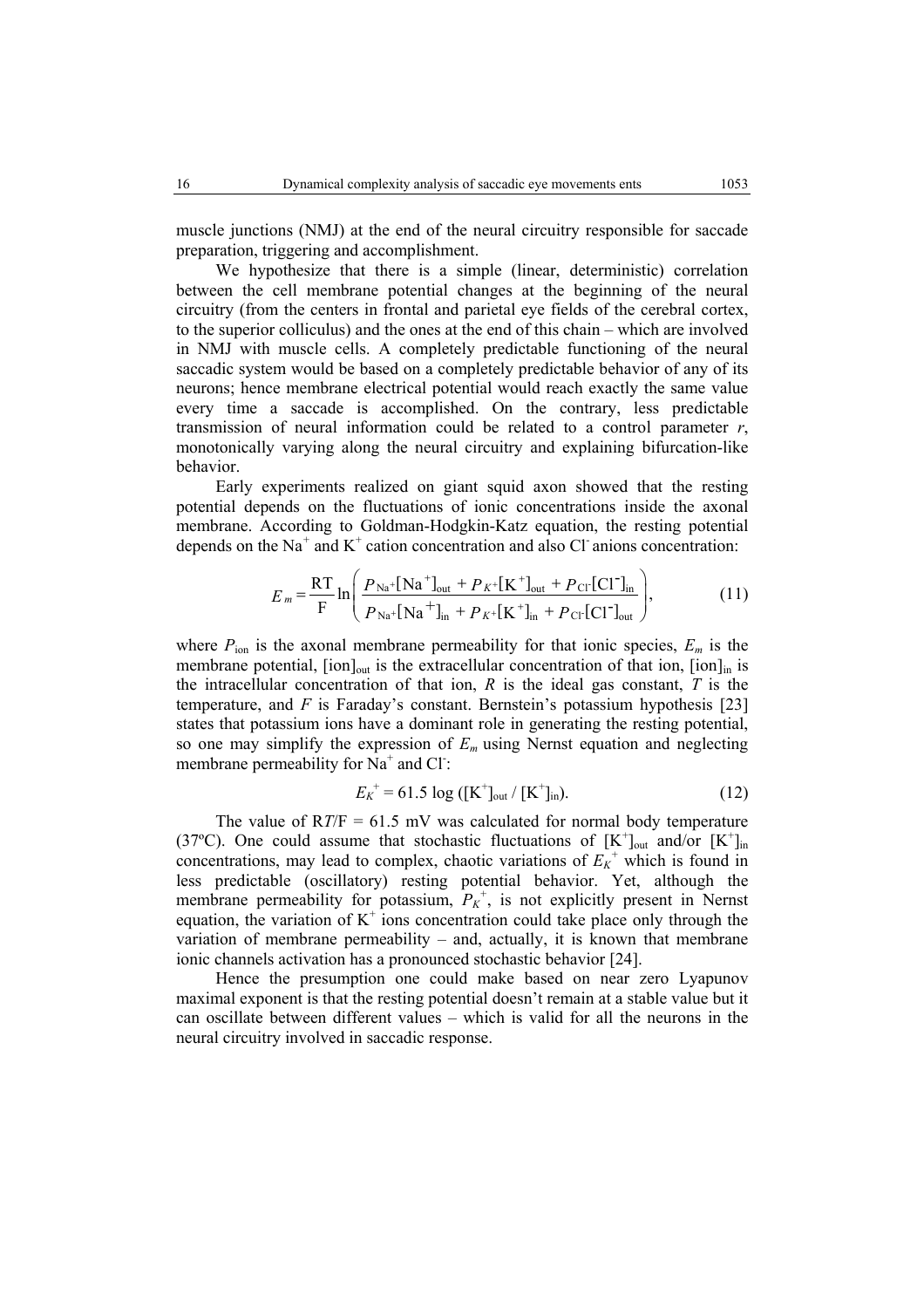The investigations (biophysical and computational) we performed until now don't provide information about the nature or variation of parameter *r*, which could control the supposed unpredictable behavior of  $X(t)$  – angular shift of the eye. Further computational studies are needed to reveal putative differences in bifurcation like behavior for normal saccades and cognitive load ones.

#### **4. CONCLUSION**

The analysis of visually guided saccadic eye movements through computational methods was meant to reveal differences between normal saccades and cognitively loaded ones. First, involuntary blinking was less present in cognitive load saccadic tasks. Then, auto-correlation function, power spectrum and portrait in the phase-space appeared different in the two conditions denoting more predictability for cognitive load saccades. Correlation dimension and maximal Lyapunov exponent did not lead to significant differences. Dominant chaotic trend was shown to underline the dynamics of neural system responsible for saccadic eye movements as those presented in the experiment above new investigations being needed to study the influence of increased neural activity on the saccade execution.

*Acknowledgements*. This research was supported by CERVISO 269263 FP7 IRSES-PEOPLE project.

# REFERENCES

- 1. T. Elbert, W.J. Ray, Z.J. Kowalik, J.E. Skinner, K.E. Graf, N. Birbaumer, Physiol. Rev., **74**, 1–47 (1994).
- 2. H. Korn, P. Faure, C. R. Biol., **326**, *9*, 787–840 (2003).
- 3. T.R. Chay, Y.S. Fan, Y.S. Lee, International Journal of Bifurcation and Chaos, **5**, *3*, 595–635 (1995).
- 4. N.F. Rulkov, Phys. Rev. Lett., **86**, 183–186 (2001).
- 5. R. FitzHugh, *Mathematical models of excitation and propagation in nerve* (Chapter 1), in H.P. Schwan, ed. *Biological Engineering,* McGraw–Hill Book Co., NY, 1969, pp.1–85.
- 6. E.M. Izhikevich, Dynamical systems in neuroscience, *The MIT Press*, Cambridge, 2007.
- 7. T. Collins, A. Semroud, E. Orriols, K. Doré-Mazars, Invest Ophthalmol Vis Sci., **49**, *2*, 604–12 (2008).
- 8. P. Federighi, G. Cevenini, M.T. Dotti, E Pretegiani, A. Federico, A. Rufa, Brain, **134** (Pt 3), 879–9 (2011).
- 9. A. Rufa, P. Federighi, Annals of NY Academy of Sciences, **1233**, 148–154 (2011).
- 10. A. Jovic, N. Bogunovic, 15th IEEE Mediterranean Electrotechnical Conference, 2010, pp. 1340–1345.
- 11. J.C. Sprott, G. Rowlands, *Chaos Data Analyzer*, American Institute of Physics, New York, 1994.
- 12. M. Shelhamer, Journal of Neuroscience Methods, **83**, 45–56 (1998).
- 13. P. Grassberger, I. Procaccia, Physical Rewiew Letters, **50**, *5* (1983).
- 14. I. Procaccia, Nature, **333**, 498–9 (1988).